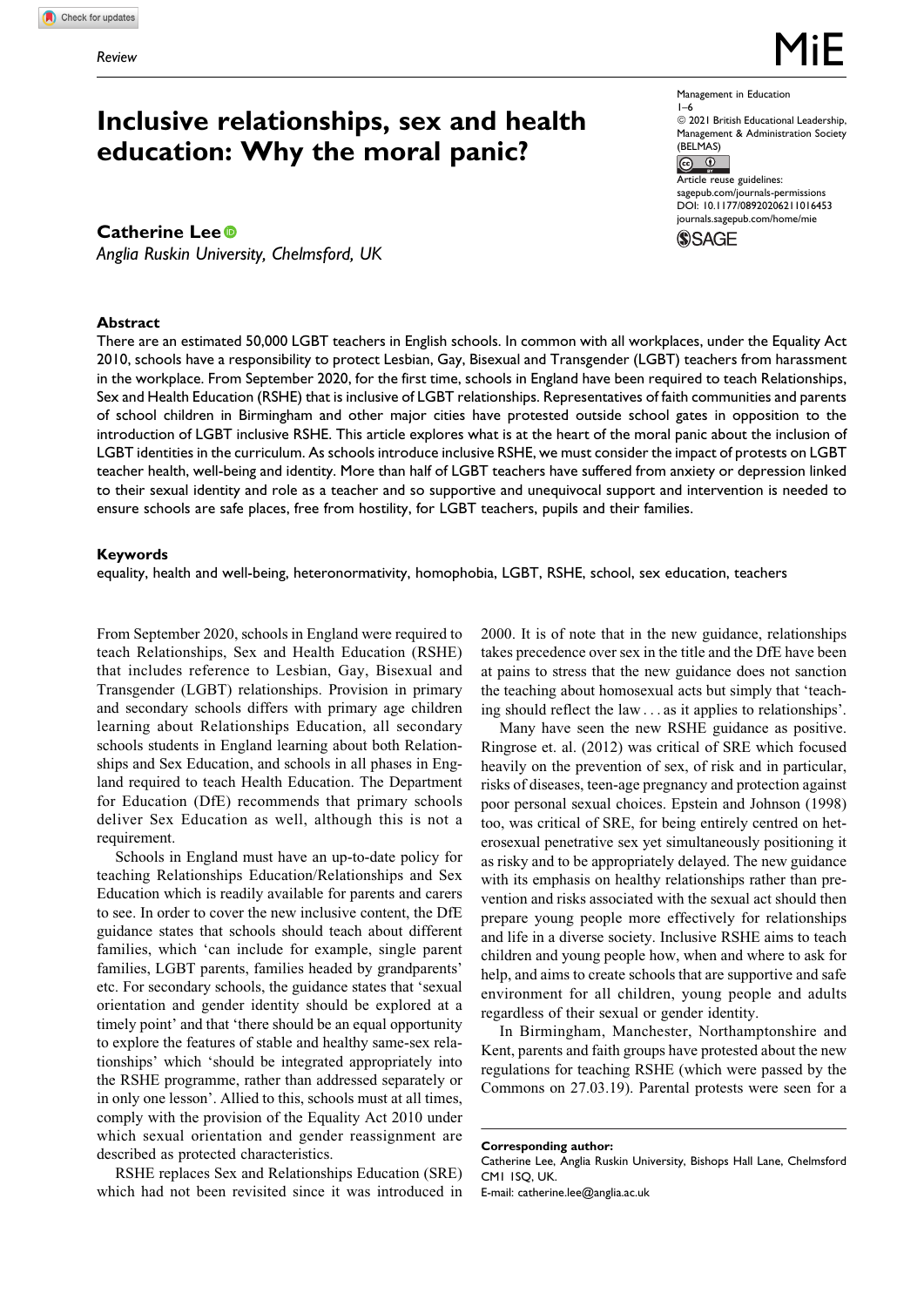number of months outside Parkfield School in Birmingham. This began as a demonstration in opposition to an Out Gay male senior teacher's efforts to teach about equality and diversity more broadly through primary school story books, some of which featured LGBT characters. No Outsiders, uses story books to explore difference and expose children to depictions of family that reflect a diverse society. The aim of the No Outsiders project is to help all children and young people grow up with respectful and positive attitudes towards people who are different to them. No Outsiders also aims to proactively tackle the prejudice based bullying that is apparent in some schools in the UK.

The angry response to the new RSHE and No Outsiders by parents and local communities in Birmingham and across the UK created moral panic that left some pupils distressed and their teachers needing counselling. Such was the distress caused that Anderton Park school went to court to apply for an exclusion zone to be placed around their school, prohibiting the parents and faith group representatives from continuing to gather at the school gates to intimidate those arriving at and leaving the school.

In October 2019, the UK Government's Department for Education (DfE) issued guidance for local authorities and Headteachers entitled Primary school disruption over LGBT teaching/relationships education. How to manage parental concerns about the teaching of lesbian, gay, bisexual and transgender (LGBT) content in primary schools. In it the Government anticipated extensive disruption by parents and faith groups opposed to the new RSHE. They anticipated that protesters may prevent children and staff getting into school and disrupt teaching and associated activities. The DfE also warned against the 'public victimisation of teachers, parents or children in relation to this topic', 'through social media ... or in-person harassment'. The DfE cautioned that such activity was likely to be picked up by either local or national media, creating additional challenges for the school(s) involved.

The DfE anticipated that well-being support would be required for staff stating that disruptive activity (particularly where this is sustained over a period of time) could have an impact on well-being and mental health. However, the DfE stopped short of articulating what was at the heart of the objections by parents and faith groups to inclusive RSHE, nor did it say whether it expected LGBT teachers, parents and other school stakeholders to be more at risk during this period.

This anticipated disruption and opposition to the introduction of inclusive RSHE and guidance from the DfE for Heateachers is unprecedented and points to a climate of moral panic in the Education sector about the inclusion of LGBT identities into the curriculum. Walkerdine et al. (2001) describe 'moral panic' as public anxieties that identify certain behaviours as 'deviant' and a menace to the social order. Moral panic is the process of arousing social concern over an issue. Ringrose (2016) claims that moral panic can reveal the power of some educational discourses to grip the public imagination and individual psyches and enliven controversy and fear over the state of gender and sexuality. When moral panic takes place, it can then, help

us to articulate fears that are apparent yet can be resistant to naming or description. According to Ringrose (2016) moral panic often involves scapegoating a particular group as the evil responsible for a range of societal ills.

Schools have never been easy workplaces for LGBT people. LGBT identities and children and young people has always had the potential to stir moral panic in parents. A picture book in the late 1980s, depicting a child with two Fathers set in train events that led to Section 28 of the Local Government Act. Section 28 stated that 'A local authority shall not – (a) intentionally promote homosexuality . . . (b) promote the teaching in any maintained school of the acceptability of homosexuality as a pretended family relationship'. In 1988, when Section 28 was voted into law, the vast majority of state run schools were under local authority jurisdiction and so the common belief was that any LGBT teacher whose sexual identity was revealed at the school in which they worked, would lose their job. Several researchers recorded the climate of fear and homophobia that LGBT teachers endured in their day-to-day lives at school (see, for example, Clarke, 1996; Sullivan, 1993).

Clarke (2002) explores the harassment of some LGBT teachers by the tabloid press during the Section 28 era. For example, following the refusal of Hackney Headteacher Jane Brown to allow her pupils to attend a ballet performance of Romeo and Juliet, the UK's best-selling tabloid newspaper, The Sun ran a headline that stated 'Romeo, Romeo, where art thou homo?' Richard Littlejohn, a well know columnist for The Sun, referred to the Headteacher as a 'hatchet-faced dyke' who must be 'sacked immediately' (Clarke, 1996: 209).

In light of the advice from the DfE about potential disruption in opposition to inclusive Relationships and Sex Education, the start of academic year 2020 was set to be a particularly challenging year for those school stakeholders who identify as LGBT. LGBT teachers surveyed by the author at a training event in 2019 found that support to navigate the potential opposition to inclusive RSHE was their top professional development priority. So why does the inclusion of LGBT identities in the curriculum have the potential to cause such moral panic?

Though often not explicitly articulated, there is evidence that the most prevalent fear of LGBT teachers is that the parents of pupils, will associate their LGBT identity with discourses of hypersexuality and paedophilia (Thompson-Lee, 2017). School Leaders worry about the reputations of their school when there is any kind of teacher scandal, particularly scandal that is perceived to be related to sex. Sikes (2006) argues that when schools reference sexual activity or identity 'a discourses of scandalised outrage ... provokes prurient curiosity, provides scope for selfrighteous indignation and ... moral panic' (p. 268). Teachers who are openly LGBT have often been subject to harassment and discrimination in particular from parents of children and young people at the school.

In 1998, when Section 28 of the UK Local Government Act has been law for 10 years, Clarke examined the way in which lesbian Physical Education teachers managed the intersection of their teacher and lesbian identities. Through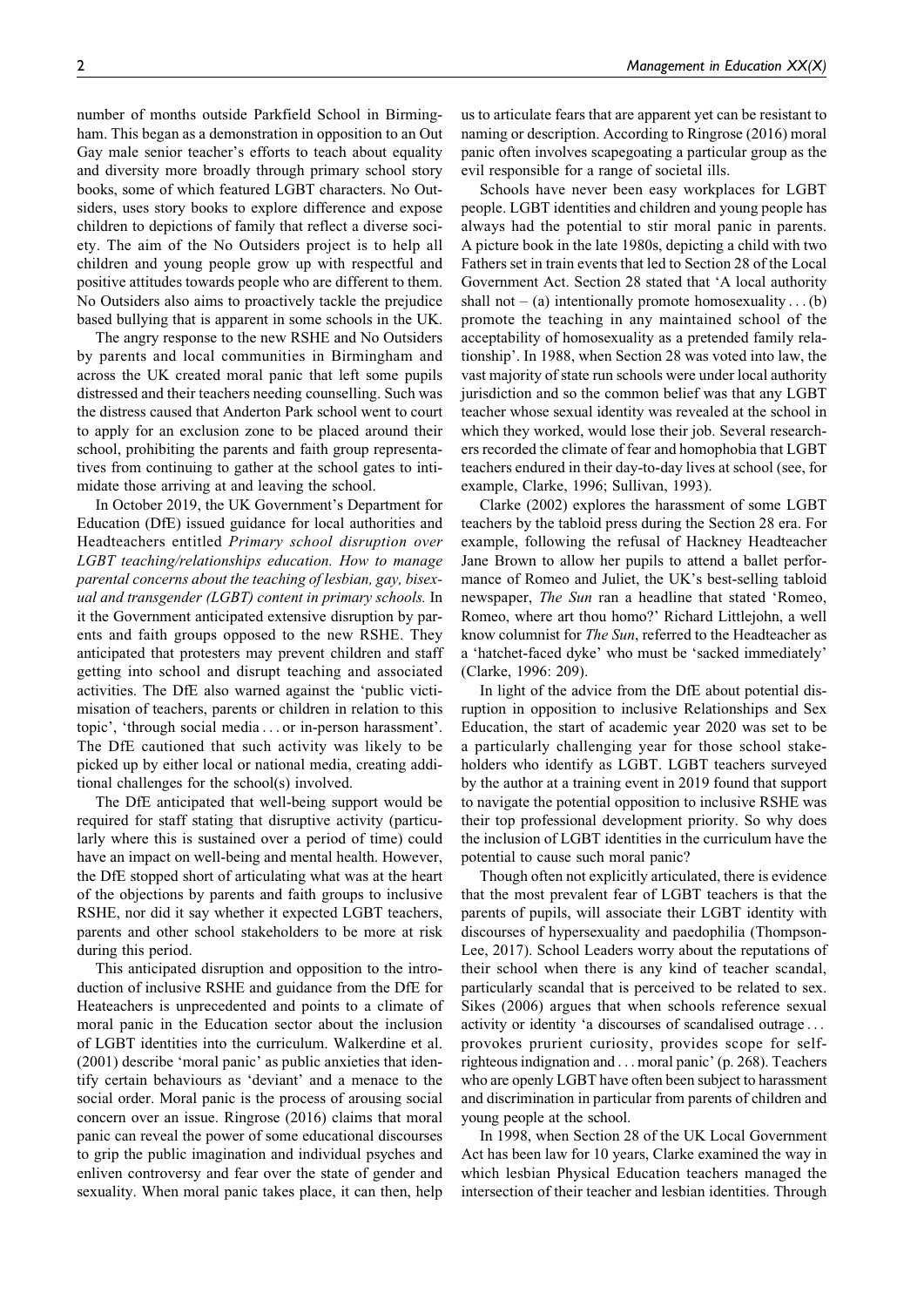a series of interviews with teachers and trainee teachers, Clarke concluded that lesbian teachers lived with one often overwhelming fear relating to their exposure as a lesbian. Clarke states: 'Their chief fear ... was that if their sexuality was revealed they would be viewed as paedophiles, child molesters and perverts' (1996: 201).

The UK is not alone. Many of the so called liberal countries of the Western world report a similar picture. For example, in the United States of America, Wright (2011) found that LGBT teachers feared losing their jobs due to parental perceptions that they may recruit children to homosexuality. In New Zealand, Jones (2004) observed that the school classroom is a 'complex risk environment' (p. 55), imbued with issues that are opaquely rooted in child protection discourses. Drawing on guidance aimed at keeping teachers safe from unfounded allegations of inappropriate behaviour, Jones concludes of teachers in New Zealand:

He/she is both a risk to children, and at risk from children; he/ she is both dangerous and in danger. He/she may be a sexual molester, or he/she may be accused of sexual molestation, or violence. (p. 55)

Cavanagh (2008), researching lesbian teachers in Canada, argues moral panic about the protection of children is disingenuous. She contends that it instead masks a more 'deeply entrenched worry about the proliferation of queer identifications in school' (2008: 388). Cavanagh stresses that behind the adult investments in child protection there lies a determination to perpetuate and safeguard heteronormativity in schools (2008). Sikes and Piper (2010) similarly argue that discourses borne from fear surrounding transgressions of normative gender and sexual identifications serve to place children and their teachers in the binary of potential victim and potential abuser.

Child protection discourses are an important and inherent part of school life for teachers, parents and pupils. There is a greater awareness of child protection issues than ever before and this has served to create a more open dialogue, giving all school stakeholders the language to communicate better about child protection in schools. However, this openness has also inevitably led to a less positive set of circumstances. Piper and Sikes (2010) state that 'fear of the pedophile taints adult–child relationships in general' (p. 567). When every teacher has the potential to be under suspicion of child abuse, by default, every child becomes the potential victim of abuse. Piper and Sikes add that 'When the focus is on sex that is regarded as being outside of the norm ... the difficulties are magnified' (2010: 567). The moral panic around child protection is a particular problem, therefore, for LGBT teachers in schools. As the title of the 2010 paper by Piper and Sikes declares, 'All Teachers are Vulnerable but Especially Gay Teachers' (p. 566).

Sullivan (1993), a lesbian teacher in a London school, wrote about her deeply entrenched concerns that the UK tabloid press would 'have a field day fabricating salacious headlines' (p. 99), if her sexual identity became common knowledge in her school. Though it is unlikely that in 2019

the sexuality of a teacher would be worthy of press attention in itself, transgender teachers do still attract media attention and this has ruined the careers and lives of several transgender teachers. For example, Lucy Meadows took her own life in 2017 after unacceptable treatment by the tabloid press. After aggressively pursuing her parents and partner at all hours of the day at home, The Daily Mail's Richard Littlejohn wrote a piece in his column entitled 'He's not only in the wrong body ... he's in the wrong job'. Shortly after this, citing press intrusion as unbearable, Lucy committed suicide.

Sikes and Piper (2010) state that the 'obsession with children as actual or potential victims of sexual predation' can absurdly, cause them to 'become sexualised in a way they previously were not' (p. 20). The narratives that permeate safeguarding children places them in the binary of potential victim of abuse with their teachers as their potential perpetrators. Jones (2004) states that 'when the child is always-already a potential sexual victim, it follows that the teacher, or adult, is necessarily always-already a potential abuser' (p. 64). According to Jones (2004), over time, teachers have been taught often through continuous professional development training to internalise the narratives that make them the potential perpetrators of abuse. For example, in compulsory Safeguarding training, teachers learn that in order to protect themselves from unfounded or malicious allegations they must, for their own protection, remain at all times visible to other colleagues perpetuating the discourses that the constant surveillance of other colleagues is the factor preventing them from abusing the children in their care. Jones states, 'With naive faith in the external neutral gaze, union policy implies that reputational safety for teachers (and safety from abuse for children) resides in teachers' visibility' (p. 55).

The reliance on the external and neutral gaze of colleagues, sets in train an assumption that malicious or unfounded allegations are unlikely as long as the teacher remains visible. However, in reality allegations of sexual or physical abuse only very exceptionally have an uncontested single version of events. In tandem with this, child protection is a highly emotive issue and so it is rare for there to be external neutral gaze, such is the potential of this issue to evoke strong emotions in others.

King (2004), a gay male primary school teacher in London wrote about the anxieties and tensions that preoccupied him. His account captures the way in which he worried about how colleagues and parents perceived him when he was around children. He self-consciously monitored his behaviour when he was around children and worried incessantly about how colleagues and particularly parents would interpret his interactions with students. He describes a complex self-monitoring complex in which paranoia led him to wonder whether he was in fact a negative influence on the children he taught.

King demonstrates how, by going through the crippling ordeal of monitoring his own behaviour in the classroom, he inadvertently perpetuated the heteronormative and homophobic foundations which caused his self-monitoring. King worried that colleagues and parents would interpret his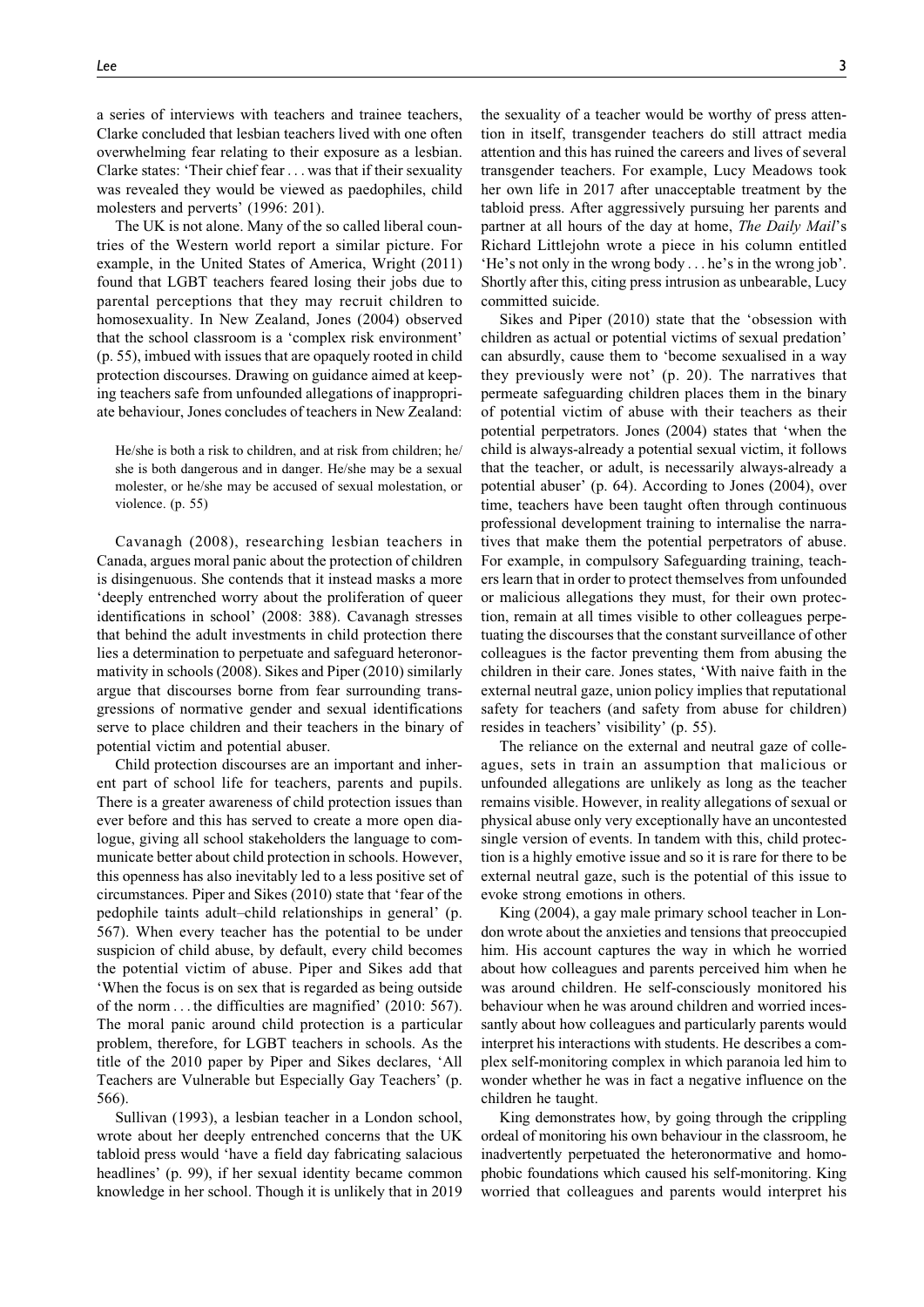interactions with children as predatory and over time, he began to internalise their concerns and worry about his own behaviour. Gray (2010) states that 'The perceived link between homosexuality and paedophilia ... contributes to the (re)production of the heteronormative discursive practices that dominate schools as educational institutions' (p. 40). When there is a perceived link between homosexuality and paedophilia schools are complicit, often accidentally, in the rejection of all other representations of sexuality.

King (2004) suggests that gay teachers have to strike a 'bad bargain' (p. 123) with their school workplaces that is distracting and harmful for those who feel bound to subscribe to it. They are permitted to remain in post in exchange for a complete denial of their sexuality. King states that the bad bargain struck with their schools results in LGBT teachers self-consciously monitoring their behaviour, and policing themselves for evidence of their sexual identity in case a colleague, parent, or leader jumps to conclusions that jeopardise their progression through the school.

The DfE prescribed support for teachers caught up in the protests against LGBT inclusive RSHE and warn against damage to well-being and mental health. Prior to the parent protests against inclusive RSHE, Lee (2019) surveyed more than a hundred LGBT teachers in the UK found that over half of teachers surveyed had been diagnosed with depression and/or anxiety linked to their sexual identity and identity as a teacher. Lee found that heteronormativity and fear of child protectionist discourses deters LGBT teachers from being themselves in the workplace. Many LGBT teachers reported that it was necessary for them to separate their personal and professional identities in the school workplace. This manifested as teachers not being comfortable to take their partner to school social events, needing to live well outside the catchment area, and fastidiously managing the information they shared about themselves with colleagues, pupils, their parents. In 2010, Maycock et al. found that 'psychological distress' was prevalent among LGBT people and was 'strongly associated with external stressors such as presumed heterosexuality, homophobia, prejudice and victimisation' (p. 1). Meyer (2003) too attributes societal factors to psychological distress such as depression in lesbians and gay men. Meyer (2003) developed a model of 'Minority Stress' (p. 674) to describe extensive and acute exposure to stressful factors sustained by LGBT people. Drawing on Allport's Theory of Personality (1955), and Goffman's research on Social Stigma (1963) Meyer's model of minority stress showed that LGBT people are highly susceptible to the negative consequences of stigma and prejudice when compared to their heterosexual and cisgendered peers. Meyer found that the mere perception of discrimination, stigma and prejudice can adversely affect the mental health of LGBT people who are three times as likely as the population at large to suffer from anxiety and depression. Lee's research (2019) showed that 64% of LGBT teachers have experienced a serious episode of anxiety or depression linked to their sexual or gender identity and role as a teacher. This compares with just 31% of the overall teaching population experiencing a mental health issue as reported in the Teacher Well-Being index (2018). Maycock et al. found that when LGBT people have to suppress or disguise their sexual and gender identity in the workplace, this leads to significant cognitive dissonance, adversely affecting LGBT health and wellbeing and ultimately often career progression.

Schools, local authorities and the DfE have a responsibility to the LGBT schools workforce, LGBT pupils and LGBT families. However, parents and faith groups have a right to protest and exercise their religious or moral beliefs, as faith is, like LGBT identity, a protected characteristic under the UK Equality Act. While facilitating the rights of all those protected under the Equality Act may at first seem a case of prioritising the rights of one protected group over another, the right to be free from discrimination should always be more important than the rights of anyone to be discriminatory.

Adelman and Lugg (2012) researching the school workplace in the USA assert that LGBT teachers are one of the least protected and so most vulnerable of all employees. Describing the tension that exists between the Safe Schools movement concerned with keeping students safe and the right to workplace equality. Adelman and Lugg suggest that school leaders and administrators are unwilling or unable to address anti-LGBT workplace issues 'due to the persistent, albeit unwarranted, stigma regarding "recruitment" of youth by those expressing same-sex desire and/or gender non-conformity'. Schools in the USA are described as institutionally anti-LGBT by Adelman and Lugg who in common with the findings of Lee (2019) in the UK, identify a decrease in emotional well-being and elevated levels of depression and anxiety among LGBT teachers. LGBT teachers in the USA report that their actual or perceived sexual orientation or gender identity/expression is enough to mean they may be denied employment as a teacher in a school. Those who do get employment often perceive that they are denied promotion or given negative and unfair performance evaluations due to the prejudice of managers. Adelman and Lugg also found that some of the teachers they surveyed experienced overt verbal harassment, vandalism of possessions in the workplace and in some cases, physical violence from colleagues.

Adelman and Lugg state that LGBT teachers must take a calculated risk, over and over again in the workplace, of if, when, and how it is safe to 'come out'; and equally when instead social conformity and heterosexual assimilation is required. Consequences of an anti-LGBT workplace include poor mental and physical health associated with enduring and pervasive stressful situations.

Teaching is an incredibly demanding profession. When the school workplace is hostile or toxic for LGBT teachers it can lead to burnout and a loss of human talent in teaching. Graves (2018) states that aspects of the teaching profession differentiate it from other types of public sector employment due to unsubstantiated but persistent fears that LGBT teachers will 'recruit' students to homosexuality. Henderson (2019) observes that in studies that focus specifically on LGBT teacher identities are rife with 'historical discomforts specific to homosexualities and schooling'. She adds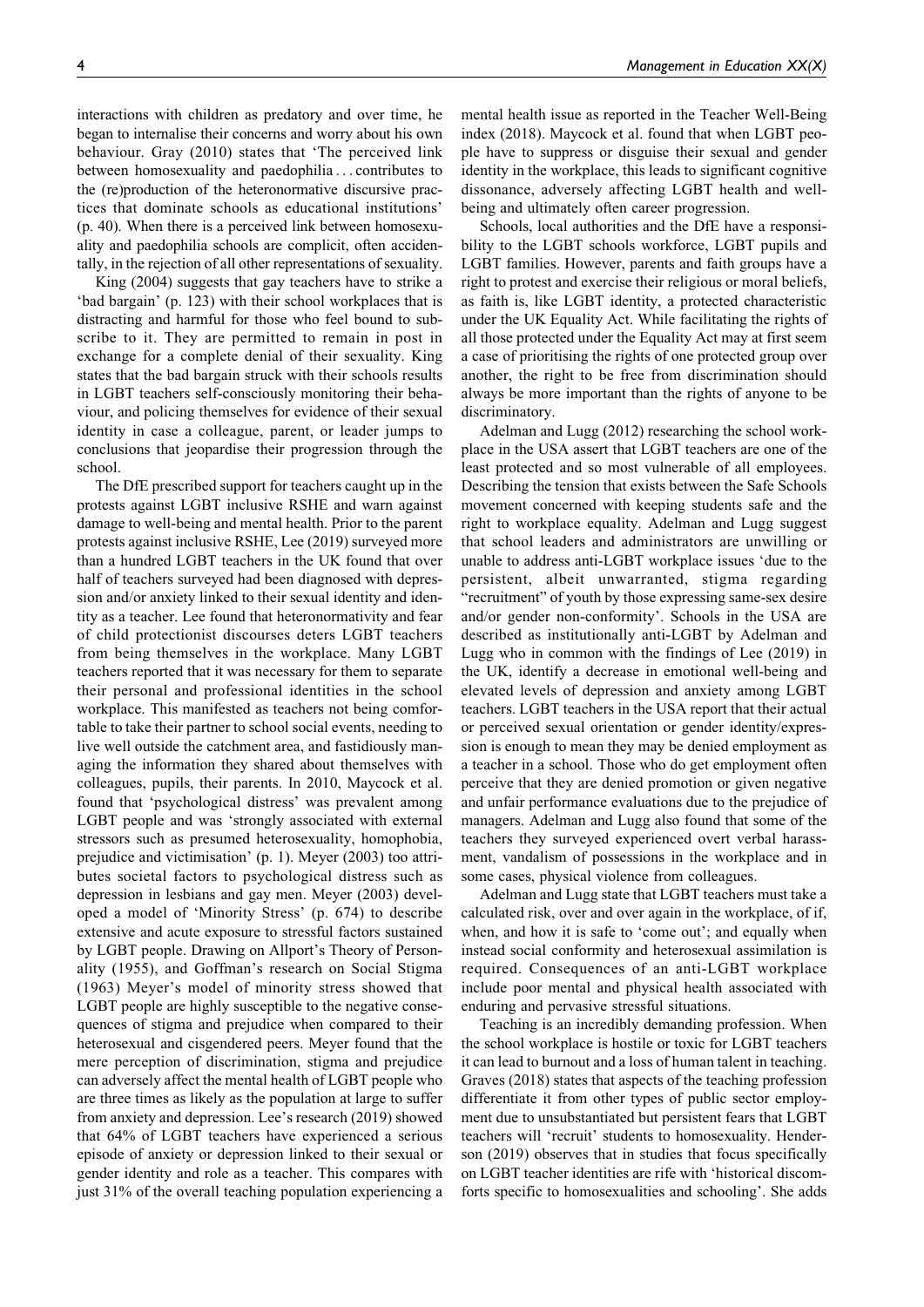that the acknowledgement of sexual identity threatens the very function of schooling when that sexual identity transgresses assumptions of heterosexuality, the threat is especially acute.

The discomfort felt by LGBT teachers (Henderson, 2019) became state sanctioned through Section 28, but now some 18 years later, the introduction of LGBT inclusive RSHE by the same Government serves, intentionally or otherwise, to atone at least in part for this period. However, the subsequent backlash the new RSHE guidance has provoked, has led journalists, sociologists, bloggers and social commentators to compare the moral panic surrounding RSHE with the Section 28 era. There are an estimated 50,000 LGBT teachers in English schools who are protected from harassment in the workplace by the Equality Act (2010). However, LGBT teachers report that equality policies do not necessarily make them feel any safer within their schools.

The protests by parents and faith groups about the LGBT inclusive RSHE have shown that LGBT teachers are vulnerable. For example, Andrew Moffat the openly gay Assistant Headteacher at Parkfield School in Birmingham was targeted for using 'No Outsiders' story books that had LGBT characters and celebrated difference. He has endured death threats and at the height of the protests needed police assistance to travel to and from school.

Sensational media reports and increased parent power have perpetuated moral panic, placing children and their teachers in the binary of potential victim and potential abuser. LGBT teachers have since Section 28 in 1988 endured a hostile working environment. When pervasive homophobia and heteronormativity is permitted within schools or outside the school gates, the mental health and well-being of LGBT teachers will suffer. Teaching is a difficult profession and it is not well paid. Consequently, it is challenging to recruit to the teaching profession in the UK and keep good teachers in our schools. As schools in England attempt to manage the moral panic about inclusive RSHE, it is important that school communities stand as one with their LGBT staff, pupils and families.

#### **Declaration of conflicting interests**

The author(s) declared no potential conflicts of interest with respect to the research, authorship, and/or publication of this article.

#### **Funding**

The author(s) received no financial support for the research, authorship, and/or publication of this article.

### **ORCID iD**

Catherine Lee D <https://orcid.org/0000-0002-4564-0787>

#### **References**

- Adelman M and Lugg CA (2012) Public schools as workplaces: the queer gap between 'workplace equality' and 'safe schools'. Law Journal for Social Justice 3: 27–46.
- Cavanagh SL (2008) Sex in the lesbian teacher's closet: the hybrid proliferation of queers in school. Discourse: Studies in the Cultural Politics of Education 29(3): 387–399.
- Clarke G (1996) Conforming and contesting with (a) difference: how lesbian students and teachers manage their identities. International Studies in Sociology of Education 6(2): 191–209.
- Clarke G. (2002) Exploring the sporting and education experiences of lesbian Physical Education teachers. Gender and sport: A reader, p.209
- Epstein D. and Johnson R. (1998) Schooling sexualities. McGraw-Hill Education (UK).
- Graves K (2018) A matter of public concern: the First Amendment and equal employment for LGBT educators. History of Education Quarterly 58(3): 453–460.
- Gray E. M. (2010) 'Miss, are You Bisexual?': The (re) production of Heteronormativity Within Schools and the Negotiation of Lesbian, Gay and Bisexual Teachers' Private and Professional Worlds (Doctoral dissertation, Lancaster University).
- Henderson H (2019) Silence, obligation and fear in the possible selves of UK LGBT-identified teachers. Gender and Education 31(7): 849–865.
- Jones A (2004) Social anxiety, sex, surveillance, and the 'safe' teacher. British Journal of Sociology of Education 25(1): 53–66.
- King JR (2004) The (im)possibility of gay teachers for young children. Theory Into Practice 43(2): 122–127.
- Lee C (2019) Fifteen years on: the legacy of Section 28 for LGBT+ teachers in English schools. Sex Education 9: 675–690.
- Maycock P, Bryan A, Carr N, et al. (2010) Supporting LGBT Lives: A Study of the Mental Health and Well-Being of Lesbian, Gay, Bisexual and Transgender People. Dublin: Gay and Lesbian Equality Network (GLEN).
- Meyer I. H. (2003) Prejudice, social stress, and mental health in lesbian, gay, and bisexual populations: conceptual issues and research evidence. Psychological bulletin 129(5): 674.
- Piper H and Sikes P (2010) All teachers are vulnerable but especially gay teachers: using composite fictions to protect research participants in pupil–teacher sex-related research. Qualitative Inquiry 16(7): 566–574.
- Ringrose J., Gill R., Livingstone S. and Harvey L. (2012) A Qualitative Study of Children, Young People and 'Sexting' (London: NSPCC)
- Ringrose J (2016) Postfeminist media panics over girls' 'sexualisation': implications for UK sex and relationship guidance and curriculum. In: Sauntson H and Sundaram V (eds) Global Perspectives and Key Debates in Sex and Relationships Education: Addressing Issues of Gender, Sexuality, Plurality and Power. London: Palgrave Pivot, pp. 30–47.
- Sikes P (2006) Scandalous stories and dangerous liaisons: when female pupils and male teachers fall in love. Sex Education 6(3): 265–280.
- Sikes P and Piper H (2010) Researching Sex and Lies in the Classroom: Allegations of Sexual Misconduct in Schools. London: Routledge.
- Sullivan C (1993) Oppression: the experiences of a lesbian teacher in an inner city comprehensive school in the United Kingdom. Gender and Education 5(1): 93–101.
- Thompson-Lee C (2017) Heteronormativity in a Rural School Community: An Autoethnography. New York, NY: Springer.